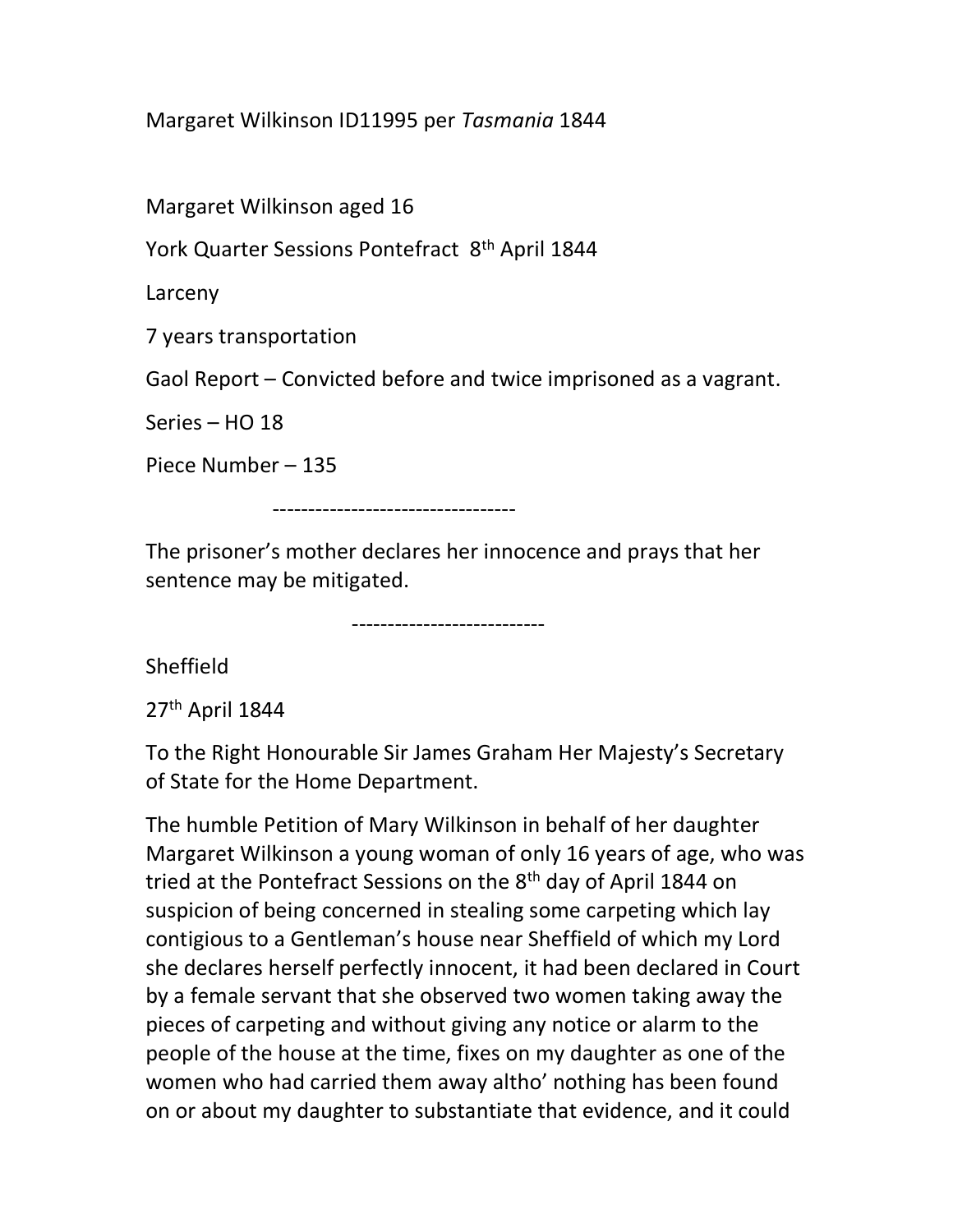be proved that my daughter was not out of my house or premises on the day that the carpet was taken, which evidence as well as the assistance of Counsel I was unable to procure from extreme poverty. My Lord allow me to say that the two women known character to the police supposed to have committed the crime have absconded from Sheffield , one of them certainly was one of the two, and my daughter having been seen speaking to that young woman, in the only strongest evidence that could be produced.

My Lord I find not fault with the sentence of the Court as it was not in my power to bring forward evidence to prove my daughter's innocence, but humbly hope considering her youth and inexperience under all the circumstances of the case that your Lordship will be pleased to mitigate her sentence to the Penitentiary where I hope her future conduct will convince your Lordship she is no profligate hardened in crime, hoping for your Lordships favourable consideration allow me, her unhappy mother, as in duty bound will ever pray.

While it may please your Lordship to let your pleasure be known to me, at the Stagg Yard, Scotland Street, Sheffield.

Her mark Mary Wilkinson

--------------------

We the undersigned have known Margaret Wilkinson for upwards of two years and have always considered her a honest industrious young woman and as such we recommend her to your Lordships most favourable consideration:

Mary Baggaly

John Taylor

William Lawton - Grocer

Thomas Pennington – Shop Keeper

J H Atkinson – Master Mason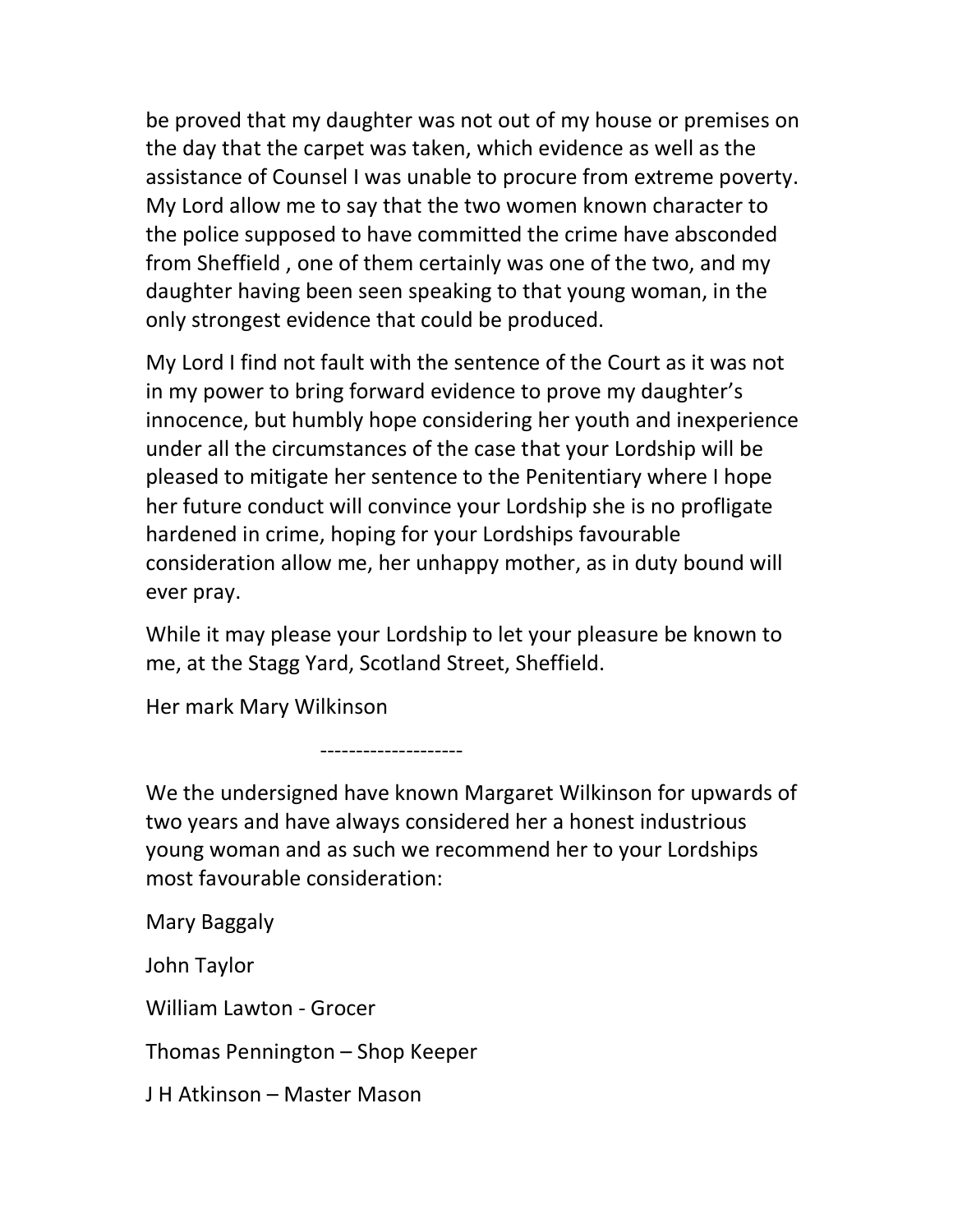## Devin Gill – Schoolmaster

Thomas McGoven – Butcher.

To the Right Honourable Sir James Graham Her Majesty's Principle Secretary of States for the Home department.

The Petition of Margaret Wilkinson aged 16 a prisoner received into Millbank Prison on the 26<sup>th</sup> June 1844 having been convicted at Pontefract Sessions on the 8<sup>th</sup> April 1844 of stealing carpets from the Public Baths and sentenced to 7 years transportation.

## Humbly Sheweth

That your Petitioner was born in Stockport and brought up in Ashton under Line and that her parents were honest people. When she was 9 years old she went to work in a cotton mill and continued to work in cotton mills until the turn out. She then went with her mother, brothers and sisters to reside in Sheffield where some of their relations lived.. Her brothers and a sister went to service and her mother got employment as a washerwoman and herself as a charwoman. On the  $8<sup>th</sup>$  March she was sent by her mother to a family for some money which was due to her for washing and on her way she met a woman who sold oranges and who owed your Petitioner a few pence, she requested her to go with her to a Mr Wilson's where she was going to sell some oranges and she would pay her – but before they arrived at Mr Wilson's there were met by a servant maid with whom your Petitioner was acquainted and who invited them to come with her, saying the family is from home. When they arrived at the house a lady crossed the road and went to the back door which she found fastened she then rang the hall bell and on the door being opened she invited them to come in, and shewed then into a parlour placed two chairs and told them to sit down saying she had no change to pay for any oranges until the servant returned.

When the servant returned she bought one of the police with her and the lady gave your Petitioner into his charge.